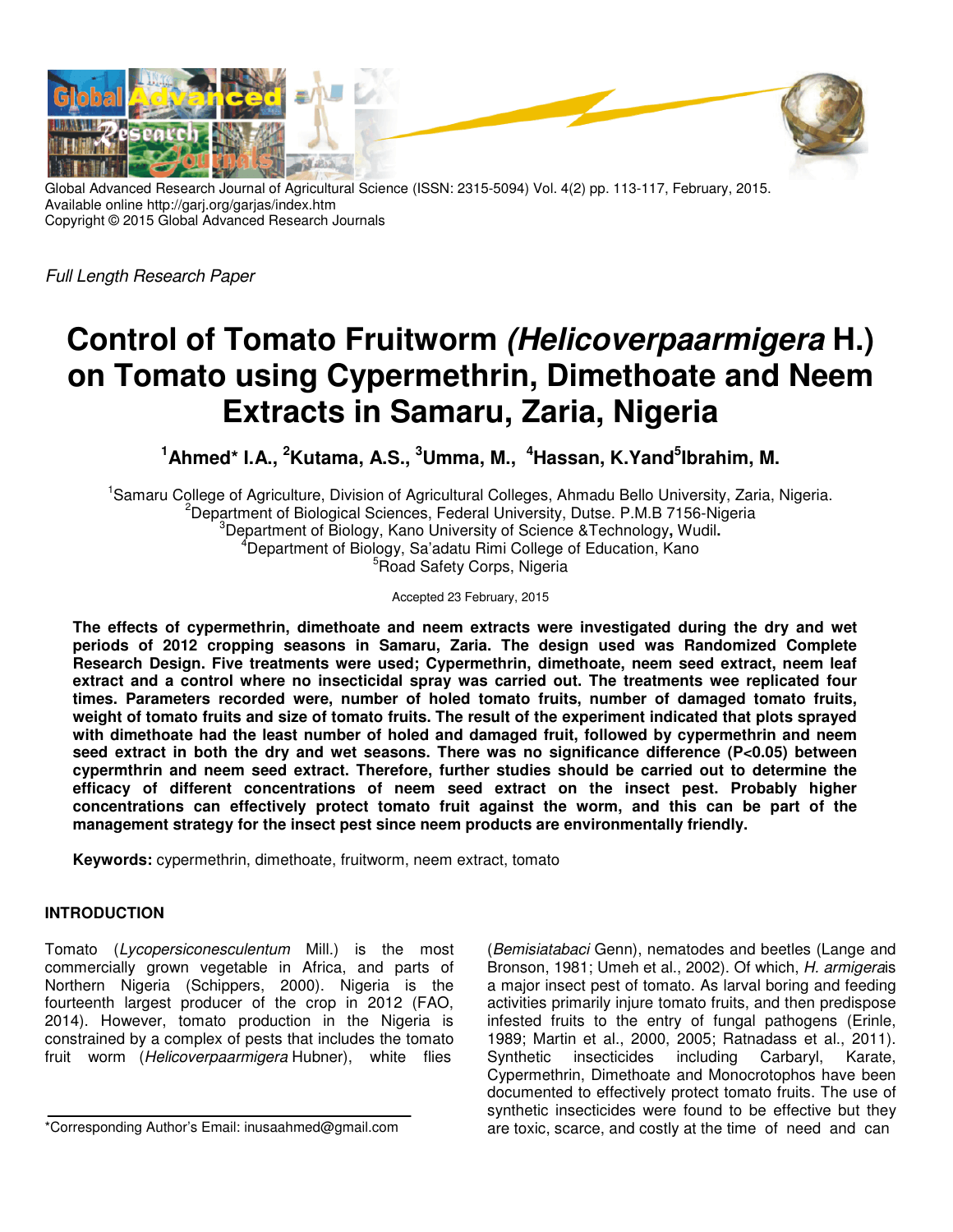cause environmental pollution and leave residues in food products (Cameron and Walter, 2002). Alternative natural pesticides which are readily available, environment friendly than synthetic pesticides are therefore required to replace the synthetic pesticides which are harmful and toxic to producers and consumers (Ivbijaro, 1990; Fuglie, 1998).

This research work was carried out so as to determine the efficacy of cypermethrin, dimethoate and neem extracts on tomato fruit worm (Helicoverpaarmigera Hubner) that infests tomato plant in Samaru, Zaria, Nigeria.

#### **MATERIALS AND METHODS**

The experiment was conducted at college of Agriculture, Ahmadu Bello University, Zaria Nigeria, Experimental field, during dry and wet seasons of the year, 2014. The field is located in Northern Guinea Savanna. The Experimental Design used was Randomized complete Block Design. Five treatments were used; Cypermethrin, Dimethaote, neem seed extract and neem leaves extract and control. Each treatment was replicated four times.

A week before transplanting, the experimental site was cleared of weeds, ploughed, harrowed and plots were made at 5.0m x 4.0m size with an inter plot space of 1.0m and border space of 2.0m round the experimental field. The tomato seedlings were transplanted into the field in the evening after all the plots were watered and allowed to drain to field capacity. One week after transplanting, gaps were filled, the plots were weeded and NPK15.15.15 fertilizer was applied at 37g/stand. Watering was carried out regularly for the dry season tomatoes. Sprays the tomato were done three time at weekly interval, using knapsack sprayer.

Treatment sprays were then sustained at fortnightly intervals until fruit harvesting was completed. Data collection at harvest time was made from five randomly selected plants per plot. The numbers of bored holes per fruit, damaged and undamaged fruits per plant, fruit weight (g) per plant using the Metter balance (2000 model), fruit size (the measure of fruit diameter at the broadest portion) (mm) per plant and total fruit yield (the weight of total undamaged and damaged tomato fruits) (t/ha) were recorded.

### **Data analysis**

Data recorded on various parameters under study were subjected to analysis of variance (ANOVA). Mean separation were then performed using the New Duncan Multiple Range Test (DMRT) at 5% level of significance.

#### **Preparation of neem seed extracts (NSE) and neem leaf extract (NLE)**

Mature neem seeds and leaves were collected from the bush of Samaru. The seeds and leaves were dried under

the shade. The seeds were then pounded using mortar and pestle to separate the kernel from the shell. The inner kernels were further pounded to obtain the powder .The leaves were also pounded in the similar way. Five hundred grams of the powder was then weighed and soaked in 5 litres of water. The mixtures were vigorously shaken and allowed to stand overnight. In the morning the mixtures were filtered using double layer of muslin cloth. The filtrates (neem seed extract and neem leaf exract) were then collected in small plastic jars and stored under cool condition before spray.

## **RESULTS**

The result of the study in Table 1, has sown that lowest fruit damage was recorded in the plot that was sprayed with dimethoate (2.2) followed by cypermethrin (3.3). There was no significant difference (P< 0.05) between cypermethrin and neem seed extract. The control, where there was no insecticide spray, has the highest number of holes on the fruits (7.0). The result has also shown that number of damaged fruit is lowest in the plot sprayed with dimethoate. Therefore it has the highest number of undamaged fruits, This was followed by the plots sprayed with cypermethrin, neem seed extracts and neem leaf extract, During the wet season, the result (Table 2) obtained followed similar pattern with the result in table one. Lowest number of hole per fruit was obtained in the plot sprayed with dimethoate (2.8), followed by cypermethrin and neem seed extract (3.7 and 4.7 respectively).Highest number of holes pr fruit was recorded in the plot without spray of any of the chemicals. Lowest number of damaged fruits was recorded in the plot sprayed with dimethoate (2.7), and consequently highest number (52.2) of undamaged fruits was recorded in the same plot.

 The plot sprayed with dimethote has the highest fruit weight (36.1g) as shown in Table 3. This is followed by cypermethrin and neem seed extract (29.3g and 29.5g). There was no significant difference (P<0.05) between the two. Similarly fruit size was found to be highest in the plot sprayed with dimethoate. The control lowest weight and size was recorded (20.3 g and 21.3 mm respectively)

Fruit weight and size during the wet season followed similar pattern with that of the dry season (Table 4). The result has shown that the plot sprayed with dimethoate has highest fruit weight and frit size (35.0g and 57.0mm), followed by cypermethrin and neem seed extract. Neem leaf extract has the lowest fruit weight and frt size (23.5 g ad 27.0 mm). However, the control has the lowest fruit weight and fruit size among the treatment used (15.3 g and 19.3 mm). In both dry and wet season, there were no significance differences (P<0.05) in fruit sizes between the plots sprayed with cypermethrin and neem seed extract.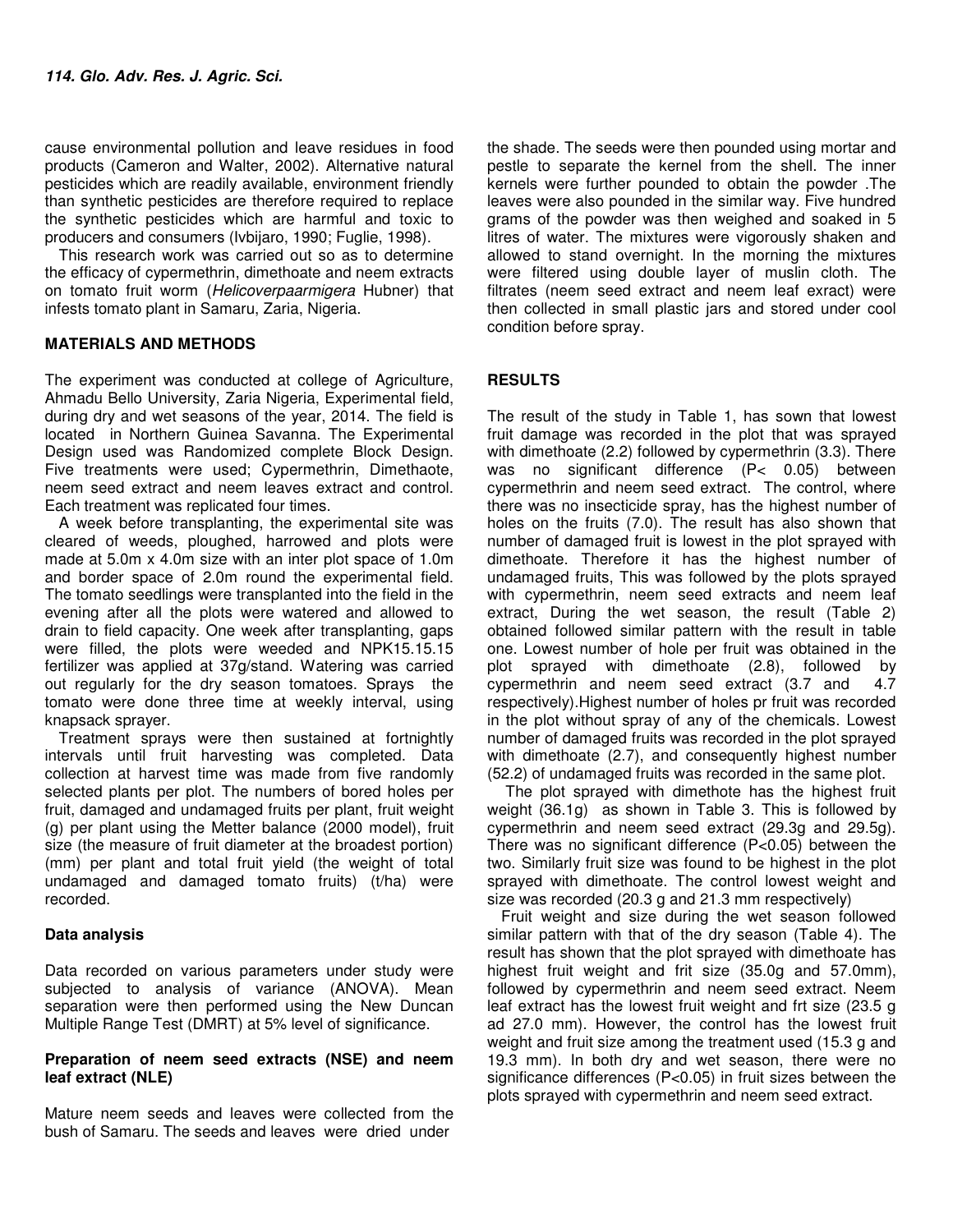| Treatment        | No of holes per fruit |                   | No of damaged fruits No. of undamaged fruits |
|------------------|-----------------------|-------------------|----------------------------------------------|
| Cypermethrin     | 3.3 <sub>b</sub>      | 5.2c              | 30.3 <sub>b</sub>                            |
| Dimethoate       | 2.2c                  | 2.0 <sub>d</sub>  | 48.2a                                        |
| <b>NSE</b>       | 3.7 <sub>b</sub>      | 5.6c              | 31.2b                                        |
| <b>NLE</b>       | 4.0 <sub>b</sub>      | 15.7 <sub>b</sub> | 30.3 <sub>b</sub>                            |
| Control          | 7.0a                  | 28.0a             | 20.1c                                        |
| CV<br><b>SE±</b> | 14.7<br>1.2           | 16.7<br>3.4       | 20.0<br>4.9                                  |

 **Table 1.** Effect of Cypermethrin, Dimethoate and Neem extracts on tomato fruitworm damage during the dry season

Means in the column accompanied by the same letter (s) are not significantly difference at (P< 0.05%) using New Duncan Multiple Range Test (DMRT).

 **Table 2.** Effect of Cypermethrin, Dimethoate and Neem extracts on tomato fruitworm damage during the wet season ---------------------------------------------------------------------------------------------------------------------

| Treatment        | No of holes per fruit |                  | No of damaged fruits No. of undamaged fruits |
|------------------|-----------------------|------------------|----------------------------------------------|
| Cypermethrin     | 3.7 <sub>b</sub>      | 5.9c             | 39.3 <sub>b</sub>                            |
| Dimethoate       | 2.8 <sub>c</sub>      | 2.7 <sub>d</sub> | 52.2a                                        |
| <b>NSE</b>       | 4.7 <sub>b</sub>      | 6.6 c            | 39.2 <sub>b</sub>                            |
| <b>NLE</b>       | 5.1 <sub>b</sub>      | 19.7b            | 27.3c                                        |
| Control          | 9.0a                  | 30.0a            | 25.1 <sub>d</sub>                            |
| CV<br><b>SE±</b> | 17.7<br>1.8           | 19.7<br>4.8      | 25.0<br>5.4                                  |

Means in the column accompanied by the same letter (s) are not significantly difference at (P< 0.05%) using New Duncan Multiple Range Test (DMRT).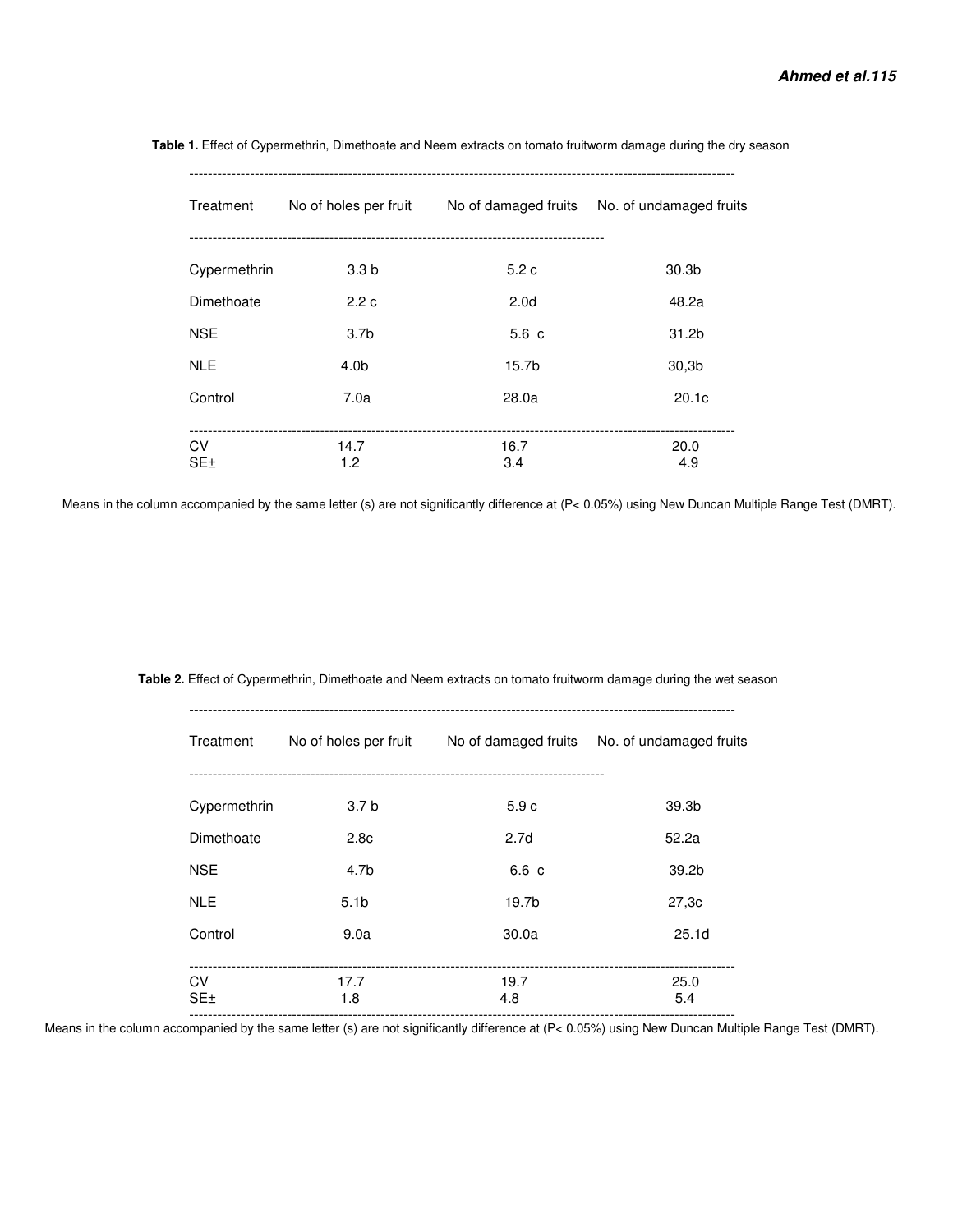| Treatment    | fruit weight(g)   | fruit size (mm) |  |
|--------------|-------------------|-----------------|--|
| Cypermethrin | 29.3 <sub>b</sub> | 41.6b           |  |
| Dimethoate   | 36.1a             | 48.0a           |  |
| <b>NSE</b>   | 29.5b             | 39,2b           |  |
| <b>NLE</b>   | 25.5c             | 30.0c           |  |
| Control      | 20,3d             | 21.3d           |  |
| CV           | 10.7              | 12.7            |  |
| SE±          | 0.2               | 1.4             |  |

 **Table 3.** Effect of Cypermethrin, Dimethoate and Neem extracts on mean tomato fruitworm weight during the dry season

Means in the column accompanied by the same letter (s) are not significantly difference at (P< 0.05%) using New Duncan Multiple Range Test (DMRT).

 **Table 4.** Effect of Cypermethrin, Dimethoate and Neem extracts on mean tomato fruit size during the wet season

---------------------------------------------------------------------------------------------------------------------

| Treatment    | fruit weight(g) | fruit size (mm) |  |
|--------------|-----------------|-----------------|--|
| Cypermethrin | 28.3 b          | 33.6b           |  |
| Dimethoate   | 35.0a           | 37.0a           |  |
| <b>NSE</b>   | 24.5c           | 31,2b           |  |
| <b>NLE</b>   | 23.5c           | 27.0c           |  |
| Control      | 15,3d           | 19.3d           |  |
| CV<br>SE±    | 8.7<br>0.2      | 10.7<br>1.2     |  |

Means in the column accompanied by the same letter (s) are not significantly difference at (P< 0.05%) using New Duncan Multiple Range Test (DMRT).

#### **DISCUSSION**

The result of this study showed the efficacy of the synthetic and botanical insecticides on tomato fruit worm ( Helicoverpaarmegera H). Both number of holes per plant and number of damaged fruits were reduced by the insecticides. However, the synthetic insecticides were more effective than the botanical in terms of reducing the number of holed fruits and damaged fruits. This finding was

in conformity with what Dike (1998) had discovered. He found out that synthetic insecticides were more effective than botanicals. Cypermthrin tested. This is possibly due to: 1) greater photostability of Cypermethrin, a pyrethroid insecticide, on the tomato plants after spraying in the field, and 2) stronger and rapid debilitating effect on the biting and sucking activities of H. armigera larvae that bore into and feed on tomato fruits. Greater knockdown effect of pyrethroid insecticides compared to natural insecticides